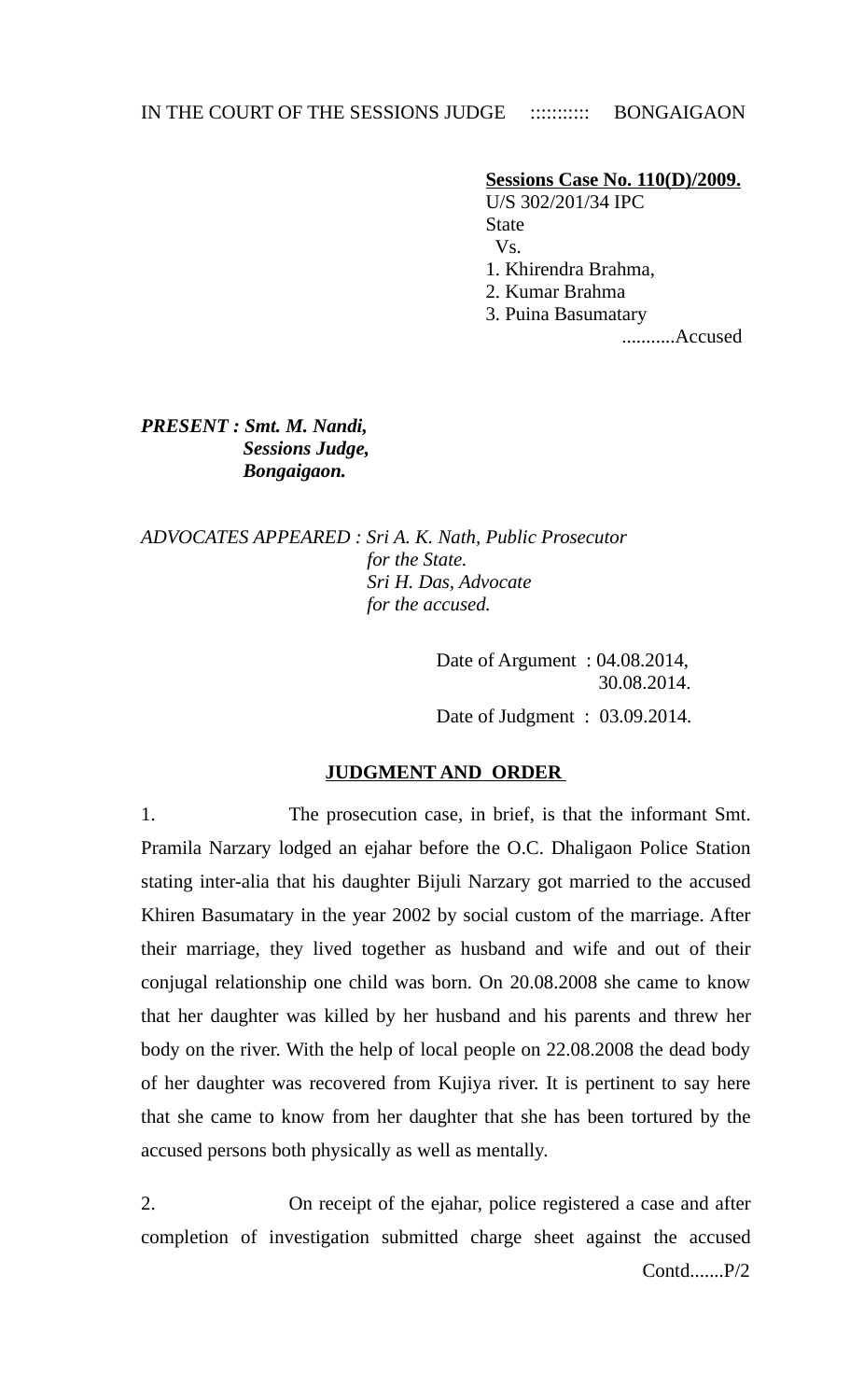Khirendra Brahma, Kumar Brahma, Ramesh Basumatary and Puina Basumatary. During trial all the accused persons put their appearance before the court and they were enlarged on bail. Charge was framed U/S 302/201/34 IPC which was read over and explained to the accused persons to which they pleaded not guilty and claimed to be tried. During trial accused Ramesh Basumatary died and on receipt of the report from the police of concerned P.S., the case against him was abated.

3. In this case, prosecution examined 15 witnesses and the defence examined none. The plea of the defence is the plea of denial.

# 4. **Points for determination:**

- *1. Whether the accused persons in furtherance of their common intention on 20.08.2008 committed murder by causing the death of Bijuli Narzary and thereby committed an offence U/S 302/34 IPC !*
- *2. Whether the accused on same date at night at South Kajalgaon under Dhaligaon P.S. in the district of Chirang after committing murder of Bijuli Narzary kept her dead body buried inside the sand of Kujiya river in order to cause disappearance of the dead body and thus disappear of the evidence for screening themselves from the legal punishment in furtherance of common intention of all and thereby committed an offence U/S 201/34 IPC !*

## DECISION AND REASONS THEREOF

5. To arrive at just decision of the case, let me consider the evidence of the witnesses.

6. PW 1 is the informant Promila Narzary. She deposed in her evidence that her daughter Bijuli Narzary got married to the accused Khiren Brahma about eight years back. After their marriage, they led conjugal life and out of their conjugal relationship, one child was born. One Purandar Contd........P/3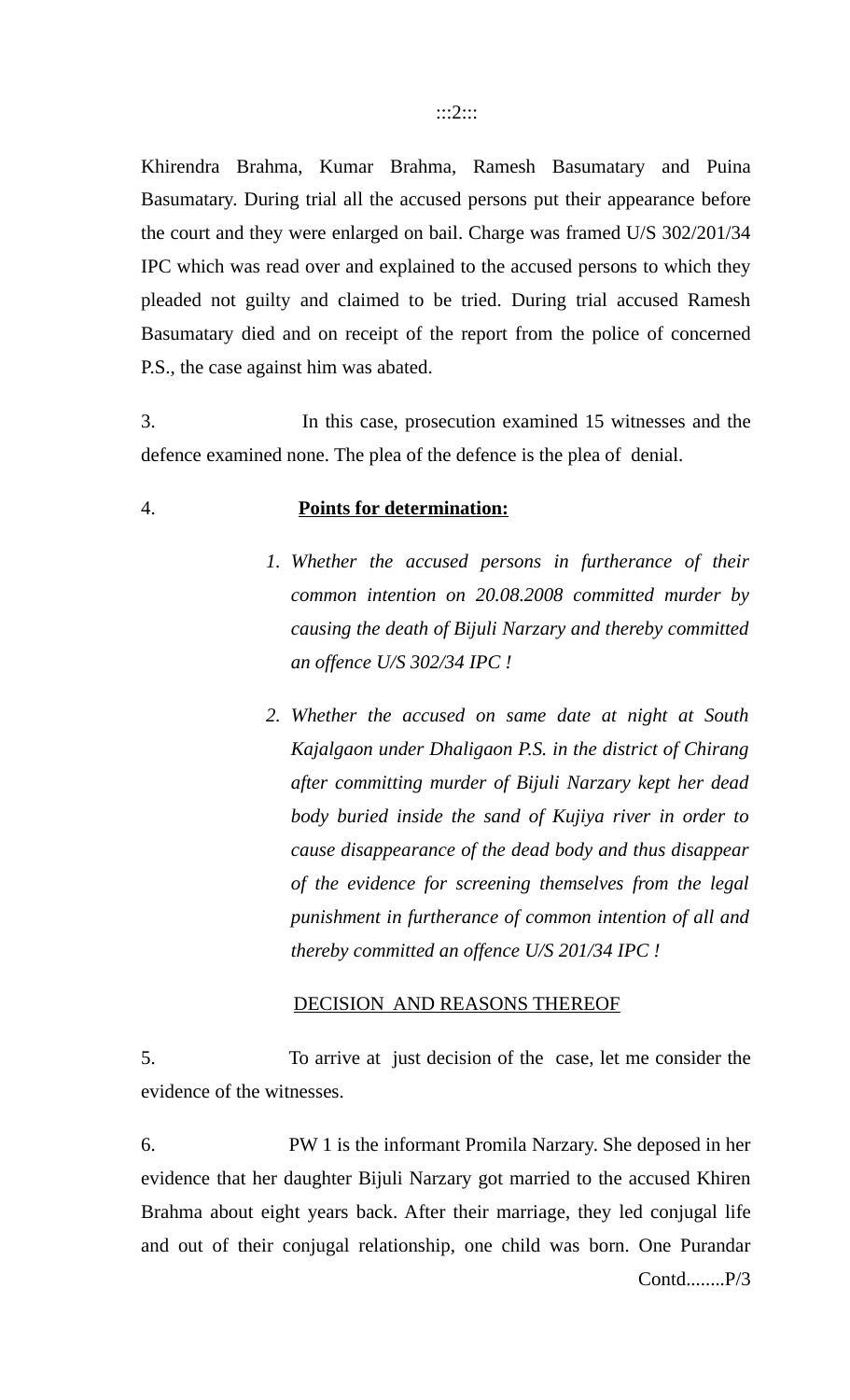Singh informed her that the dead body of her daughter was recovered near Kujiya river. She along with her daughter Suleka Narzary went to the spot and found the dead body of her daughter without head. During her lifetime Bijuli disclosed that she was tortured by the accused persons. Khirendra Brahma and his family members i.e. Kumar Brahma, Ramesh Basumatary and Puina Basumatary killed his daughter Bijuli and the fact was confessed by the accused Khiren Brahma in front of the local people. Thereafter she lodged the ejahar vide Ext-1.

In her cross-examination, PW 1 replied that she could not recollect who wrote the ejahar. On 21.08.2008 on receipt of information that her daughter was missing from the house of the accused, she went there. She did not see any incident.

7. PW 2 is Dwmwilu Basumatary. He deposed in his evidence that the occurrence took place in the year 2008. During that period, there was flood and one female dead body without head was floating in the Kujiya river. He along with villagers went to the bank of the river. Police was also called there but none had identified the dead body. The news was published in the newspaper. After that the informant came and identified the dead body as her daughter.

In his cross-examination, PW 2 replied that when the dead body was identified by the informant he was not present there. He could not say from whom he came to know that the said body was identified by the informant as her daughter.

8. PW 3 is Kanaklal Basumatary. He deposed in his evidence that about four years back, the wife of the accused Khiren was killed. Her dead body was recovered in Kujiya river. He did not go there. He was not examined by police. He could not say who killed Bijuli.

9. PW 4 is Radhika Brahma. He also stated that about four years back accused Khiren and his family members killed one person. He came to know that police of Dhaligaon Police Station arrested Khiren and his Contd........P/4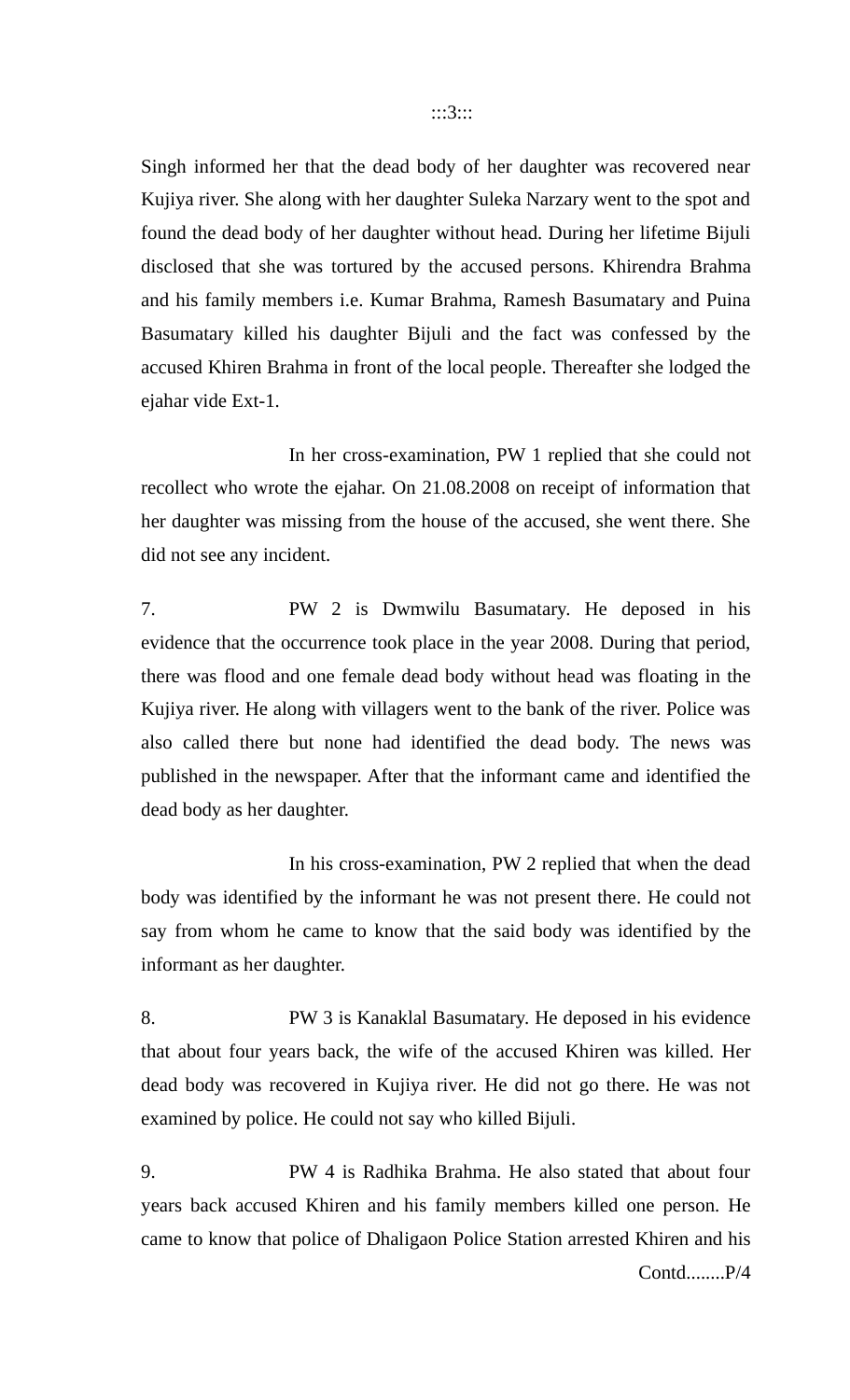brother in connection with the said case.

10. PW 5 is Nityananda Basumatary. He deposed in his evidence that about three years back flood submerged in his village. During that period one dead body was recovered in Kujiya river. He also went there. The head was not found with the dead body. The people of the village stated that the wife of the accused Khiren was missing from his house and the dead body might be the wife of the accused Khiren. Later on Khiren was arrested by police. At that time, he was Gaon Bura of South Kajalgaon village.

11. The Investigating Officer examined this much of witnesses in the case. The relatives of the witnesses i.e. father and sister of the deceased and some other village people were not examined in the case though they were present during recovery of the dead body. Subsequently the Public Prosecutor filed a petition to examine some more witnesses for just decision of the case and accordingly some witnesses were examined in this case as Court Witness.

12. CW 1 is Probhat Narzary, who is the father of the deceased Bijuli. He deposed in his evidence that in the year 2002 his daughter Bijuli Narzary got married to the accused Khiren Brahma. After their marriage, they led conjugal life and out of their conjugal relationship one female child was born. After the death of Bijuli she is staying with him. Before marriage accused Khiren was staying alone at Dhaligaon by constructing a house. He loved his daughter Bijuli and their marriage was held. After two years their child was born. After that the parents of the accused Khiren started to visit their house. Since then some problem arose in the life of his daughter. They started to say that they belonged to Christian community and the accused were Hindus for which they started to torture his daughter. They used to beat her. When she visited their house, she expressed before them. The accused person also stated his daughter to bring money from her parental home. Once he purchased C.I. Sheets for Khiren when he was constructing his house and he also paid Rs. 30,000/- cash to Khiren. Khiren has some tenants in his house. They had also seen that his daughter was tortured by the accused Contd........P/5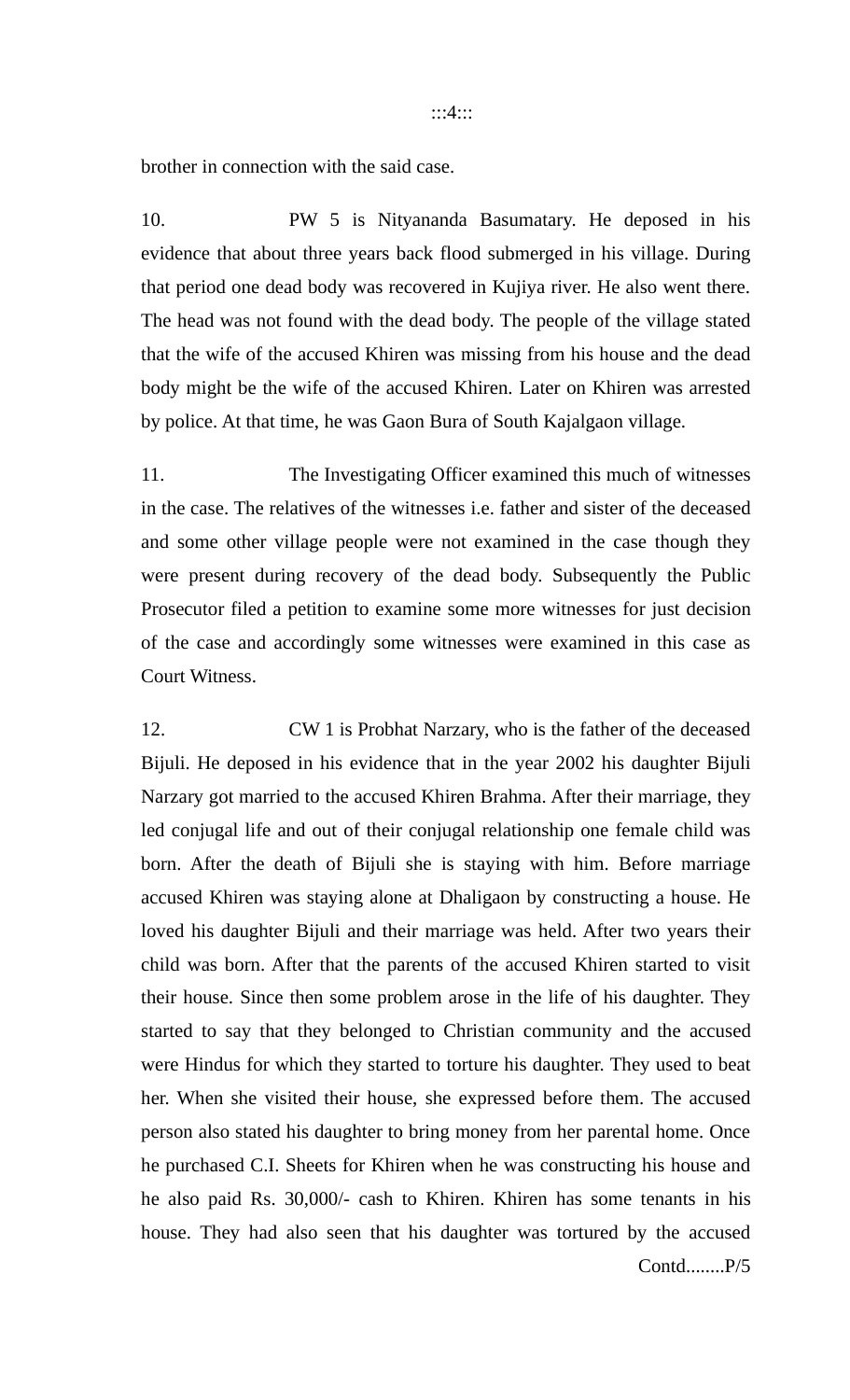Khiren. Three months before the incident, his daughter Bijuli visited his house and she disclosed that once Khiren chased her with a sword and on receipt of information regarding such type of torture, he asked his daughter not to return back to the house of her husband. But his daughter did not pay heed to his requests. CW 1 further stated the people of their village stated that one female dead body was found floating in Kujiya river. On receipt of the information he along with his daughter and wife went there. The dead body was without head and his wife identified the dead body of his daughter. After recovery of the dead body he went to the house of the accused and asked about his daughter. Then Khiren replied that Bijuli went to Guwahati and she did not return back. At that time Khiren was working as driver in BRPL. As he suspected to the fact of death of his daughter, he called the local people and informed them about the incident and they also asked Khiren about his daughter Bijuli. Then Khiren disclosed that he killed his wife Bijuli and threw her dead body on the river. At that time Lasu Basumatary, Raju Brahma and others were also present. After that his wife lodged ejahar.

In his cross-examination, CW 1 replied that his daughter Bijuli and the accused Khiren had love affairs. After that their marriage was held. Their daughter was born in the years 2006. After that the relationship between them was deteriorated. He could not recollect the dates when Khiren demanded the money from his daughter and he paid money to the accused Khiren. He did not lodge any ejahar in the Police Station regarding demand of money and torture by the accused towards his daughter Bijuli.

13. CW 2 is Sulekha Narzary, who is the sister of the deceased. She deposed in her evidence that her elder sister Bijuli got married to the accused Khiren Brahma in the year 2002. After their marriage they lived together as husband and wife and out of their conjugal relationship one female child was born. She is now staying with them. After their marriage, at first their relationship was cordial. Later on, she came to know from her mother that her elder sister was being tortured by the accused. When his elder sister visited their house, she also told them that she was tortured by the accused both physically as well as mentally. On 22.08.2008 they came to Contd........P/6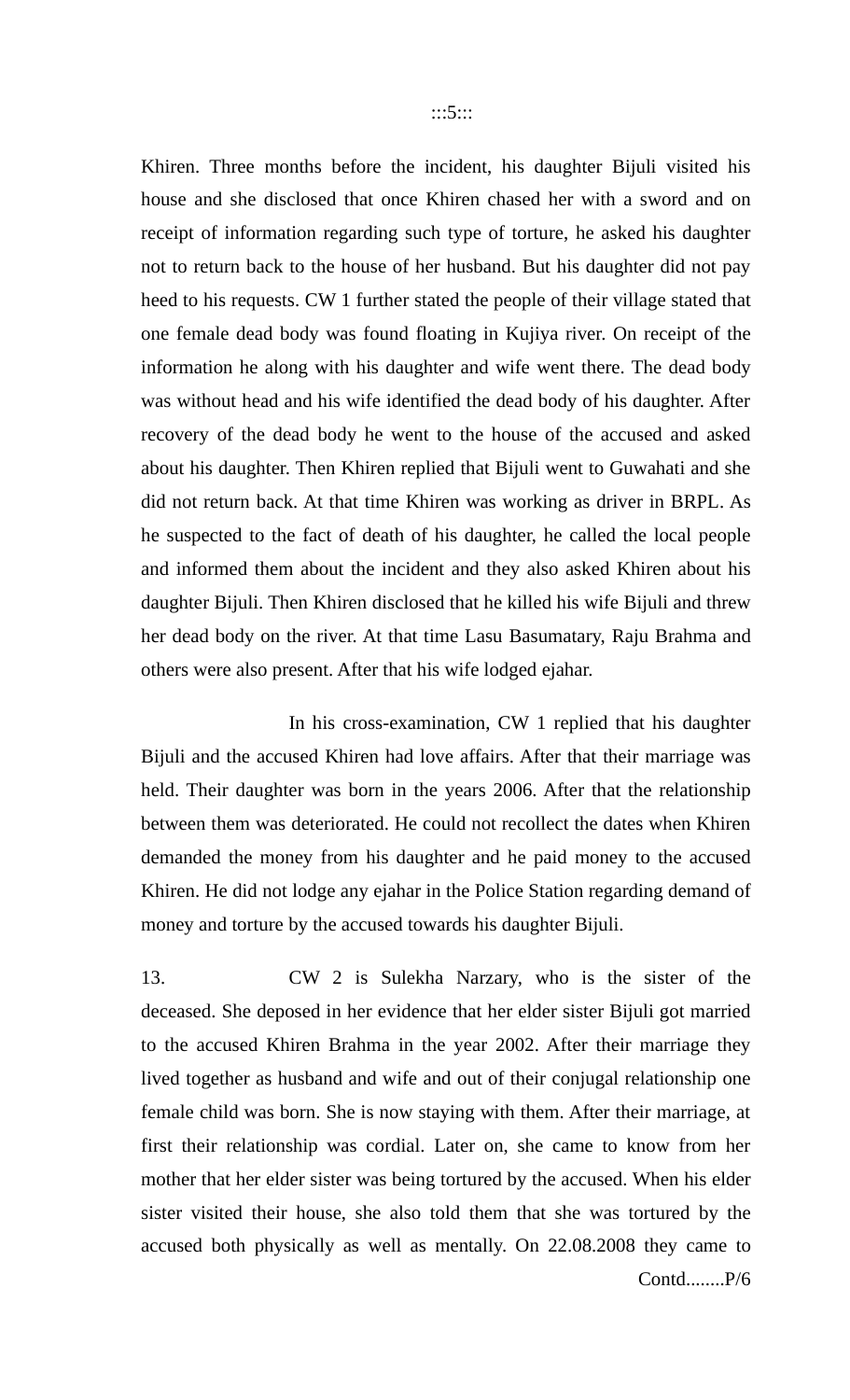know that one dead body was recovered in Kujiya river and they went to the spot and found the dead body without head. They noticed some mark in the dead body and identified the said dead body of her elder sister. Two days before the recovery of the dead body, as they did not receive any information of her elder sister, they went to Kajalgaon in the house of father-in-law of her elder sister. On being asked, they replied that they did not know the whereabout of Bijuli. Later on, her brother-in-law confessed before the people that Bijuli was killed by him.

14. CW 3 is Lasu Basumatary. He deposed in his evidence that the marriage between the daughter of the informant Bijuli and the accused Khiren Brahma was held and after their marriage, they led conjugal life and one female child was born to them but the relationship between the husband and the wife was not cordial. They used to quarrel each other. Bijuli was missing from the house of the accused. After two days one dead body was recovered in Kujiya river. Her mother and other family members identified the dead body of Bijuli. After that he along with father of Bijuli Probhat Narzary, Uday Islary, Sushanta Basumatary, Surajit Basumatary and others went to the house of accused Khiren. On being asked, he confessed that he killed Bijuli and threw her dead body in Kujiya river. Later on, they informed police.

In his cross-examination, CW 3 replied that the incident occurred in the year 2008. On that day he was in his house. Uday, Sushanta, Surajit belong to the same village. He came to know from his aunt Promila that Khiren used to quarrel with Bijuli and their relationship was not cordial. The dead body was found floating without head. His aunt Promila identified the dead body of Bijuli. When Khiren confessed his guilt, Uday, Sushanta, Surajit and father of Bijuli were also present.

15. CW 4 is Raju Basumatary. He deposed in his evidence that daughter of the informant Bijuli got married to the accused Khiren. Out of their wedlock one child was born but after the birth of the child, the relationship between Bijuli and Khiren started to deteriorate. Neighbouring Contd........P/7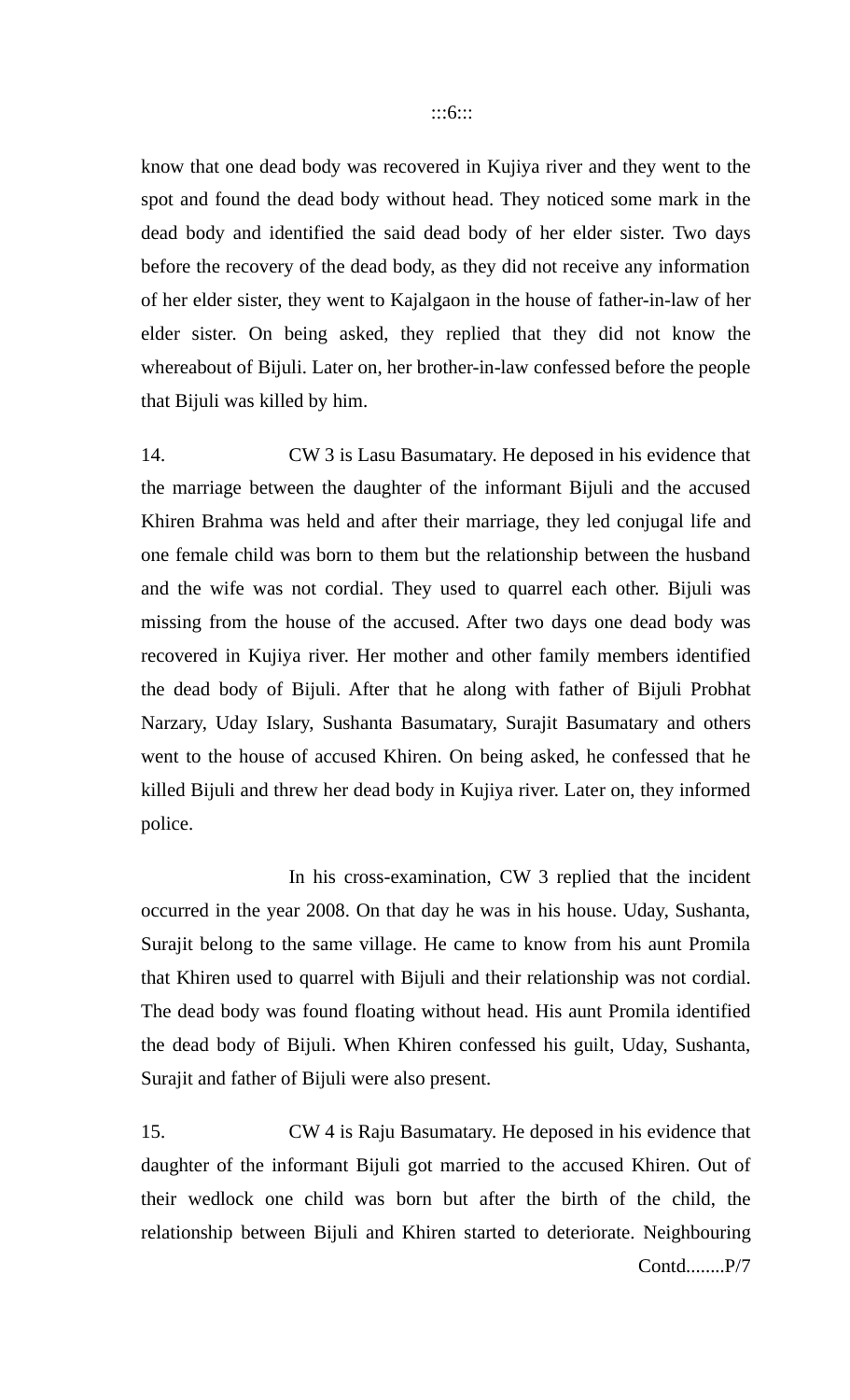people also stated that Bijuli was assaulted by the accused Khiren and subsequently he killed his wife Bijuli. After 2/3 days of missing of Bijuli one dead body was found floating in Kujiya river. Parents and sister of Bijuli identified the dead body as Bijuli. Though they informed Khiren, but he did not come. When they asked Khiren about his wife, he admitted that he killed his wife Bijuli.

16. CW 5 Uday Islary, CW 6 Sushanta Basumatary and CW 7 Surajit Basumatary also supported the fact by stating that Bijuli got married to the accused Khiren Brahma. After their marriage, they lived together as husband and wife and out of their conjugal relationship one female child was born. After the death of Bijuli her daughter was staying with father of Bijuli. Bijuli died in the year 2008. As Bijuli was not found in the house of her husband, the mother of Bijuli went to the house of accused to enquire about her daughter and the accused replied that she went to the house of his relatives. After some days when mother of Bijuli again visited the house of accused and enquired about Bijuli, the accused replied that she did not return back. In the meantime, one female dead body without head was recovered in Kujiya river. They went to the spot and mother of Bijuli identified the dead body of her daughter by seeing mark on her breast. Subsequently the accused Khiren also confessed before them that he killed his wife Bijuli and threw the dead body to Kujiya river.

17. After going through the evidence of aforesaid witnesses, it is seen that there is no eyewitness to the incident but it is an admitted fact that Bijuli was missing from the house of her husband. After marriage of Bijuli with the accused Khiren, they led conjugal life for 4/5 years and one daughter was born to them. It also appears from the evidence on record that the relationship between Bijuli and the accused Khiren was not cordial. Her husband used to torture her both physically as well as mentally. Father of Bijuli i.e. CW 1 also stated that the accused Khiren also used to torture on demand of money which was informed by his daughter when she visited their house. Once he purchased some C.I. Sheets when the accused Khiren was constructing his house and he also gave Rs. 30,000/- cash to the accused Contd........P/8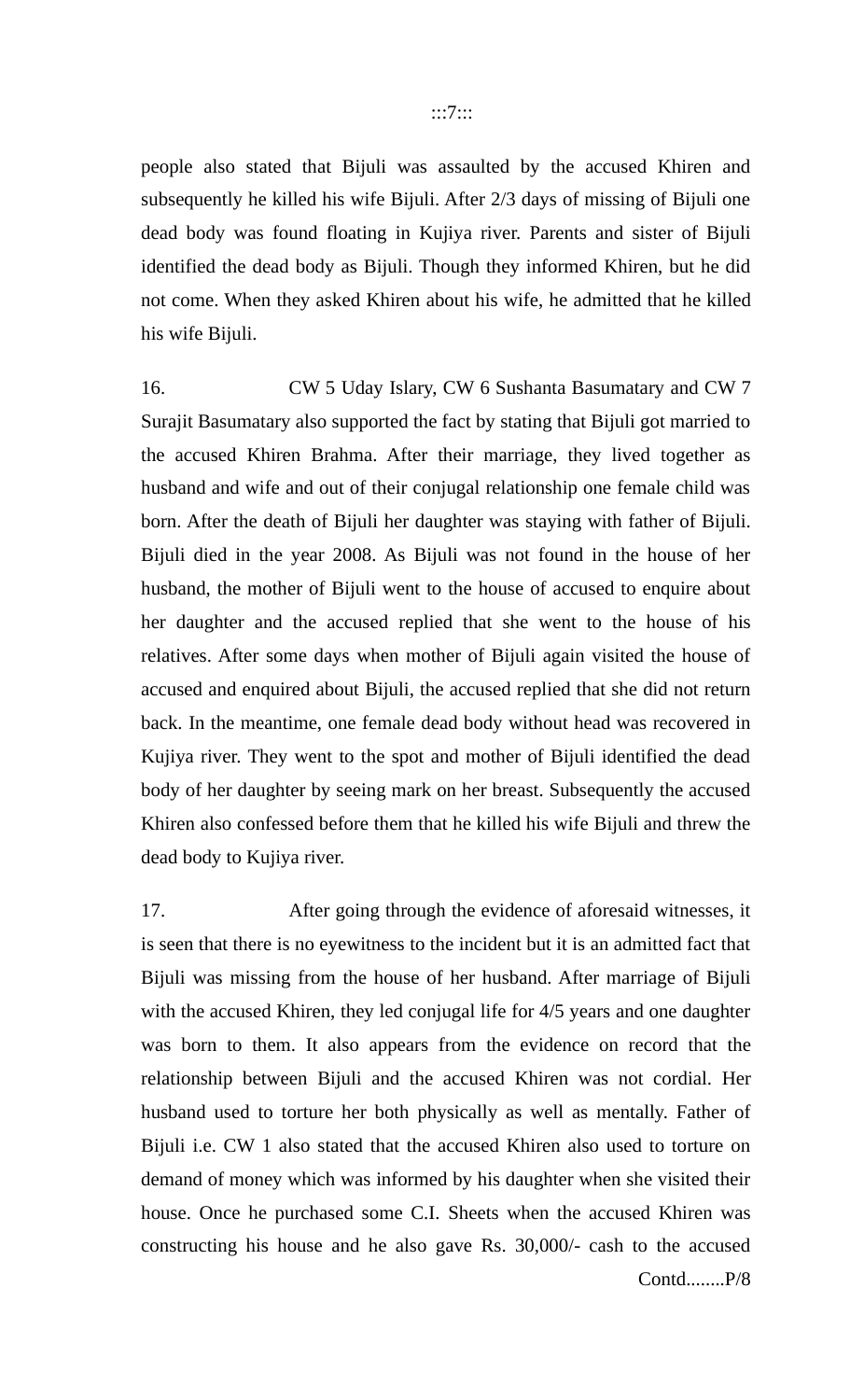Khiren himself. It also appears from the evidence on record that after missing of Bijuli her mother visited the house of the accused to enquire about her daughter and the accused persons once replied that Bijuli went to visit the house of his relatives and did not return back. The witnesses also stated that subsequently the accused Khiren confessed before them that he killed his wife Bijuli and threw her dead body to Kujiya river.

18. It is seen that FIR was lodged only when the dead body of the victim was found by her parents. It is surprising that the husband of the deceased did not make any effort to search out his missing wife. Even if he made efforts, evidence of which is not available on record. But he did not file any missing report in the police station concerned that his wife was not traceable. The evidence on record does not disclose that the husband of the victim made any effort for searching out his missing wife. Nothing was brought on record to show the same. Also nothing was brought on record to show that he filed a missing report of his wife in the P.S. concerned. On being asked, the accused/husband and other inmates of his family stated that the victim went to visit the house of his relatives. His wife was missing from his house but nothing was stated by the accused in his statement U/S 313 CrPC in this respect. An accused is required to speak something when the law enjoins upon him to speak the same. Nowhere in his statement U/S 313 CrPC the accused explained as to why he did not make any effort to trace out his missing wife. Even if no specific question was asked to him in this respect, he ought to have said something in reply to last question which was asked to him U/S 313 CrPC. The accused has miserably failed to give account of his duty towards his wife.

19. Dr. Parboti Kumar Doley was examined in the case as PW 7. He deposed in his evidence that on 26.08.2008 he was posted at RNB Civil Hospital, Kokrajhar as Sr. Medical & Health Officer. On that day he had performed postmortem examination on the dead body of Bijuli Narzary, 23 years, female in connection with Dhaligaon P.S. Case No. 95/08 U/S 302/201/ 34 IPC identified by UBC 41 Sunilal Basumatary and found as follows:-

Contd........P/9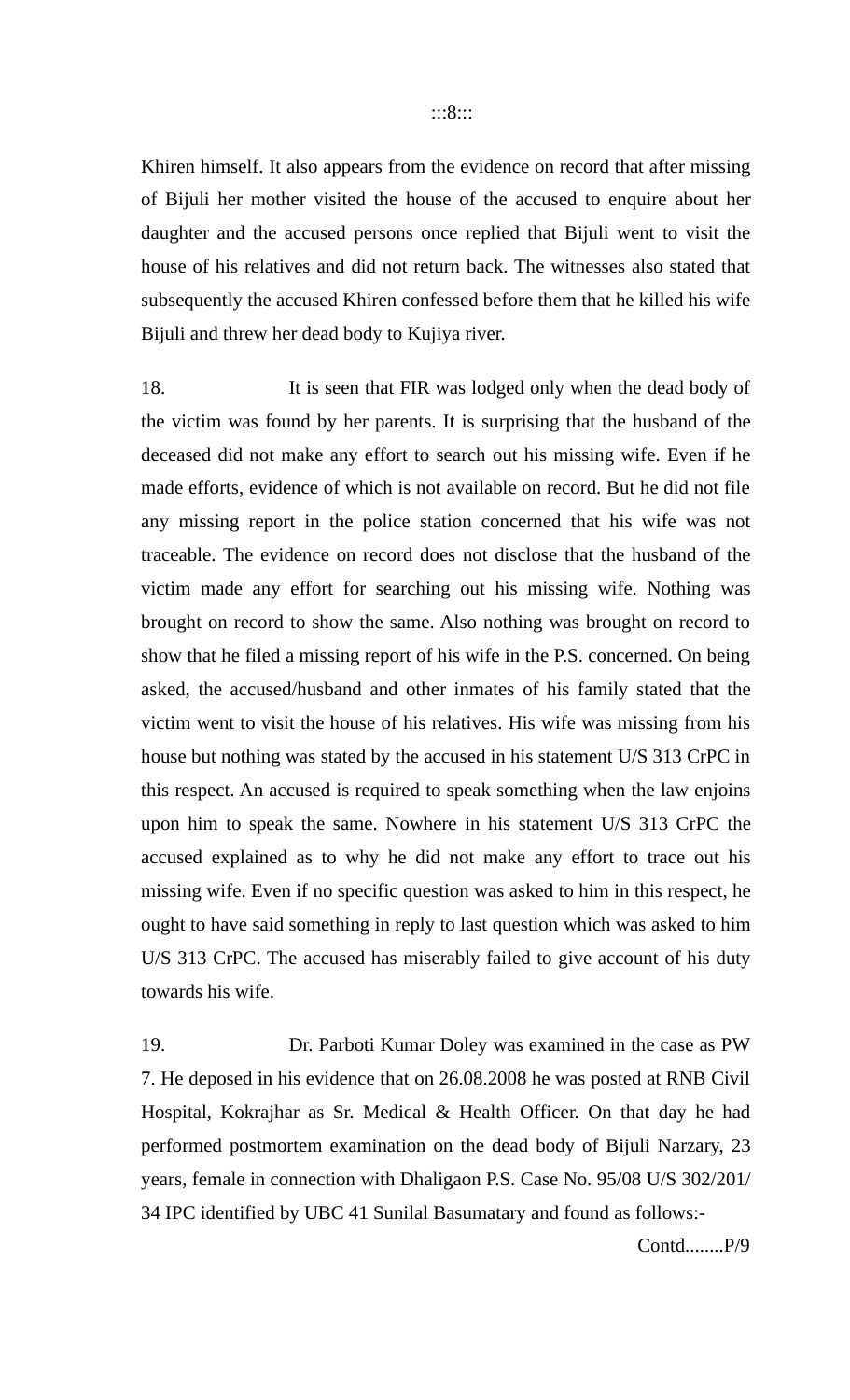:::9:::

The head was absent. Penetrating wound over both breasts and cut injury over vagina. Bruise injuries seen over both lower limbs.

CRANIUM AND SPINAL CANAL:

Scalp, skull, vertebrae – Scalp absent. Membrane – Congested. Brain and spinal cord – Congested.

# THORAX:

Walls, ribs and cartilages – Intact. Pleurae – congested.

Larynx and trachea, right lung, left lung, pericardium, heart and vessels are congested.

### ABDOMEN:

Walls – Intact. Peritoneum, mouth, pharynx, oesophagus, stomach and its contents, small intestine and its contents, large intestine and its contents – All are congested.

Liver, spleen, kidneys, bladder, organs of generation are congested.

Muscles, Bones and Joints:

Injury – Cut injury over both breasts and vagina without

head.

Fracture, dislocation – Nil.

Doctor opined that the cause of death was due to severe haemorrhage from cut injury and it was ante mortem in nature.

20. Before postmortem examination, the inquest was also done on the dead body by the then ADC, Kokrajhar Nipun Chakraborty who was examined in the case as PW 6. He deposed in his evidence that on 25.08.2008 Contd........P/10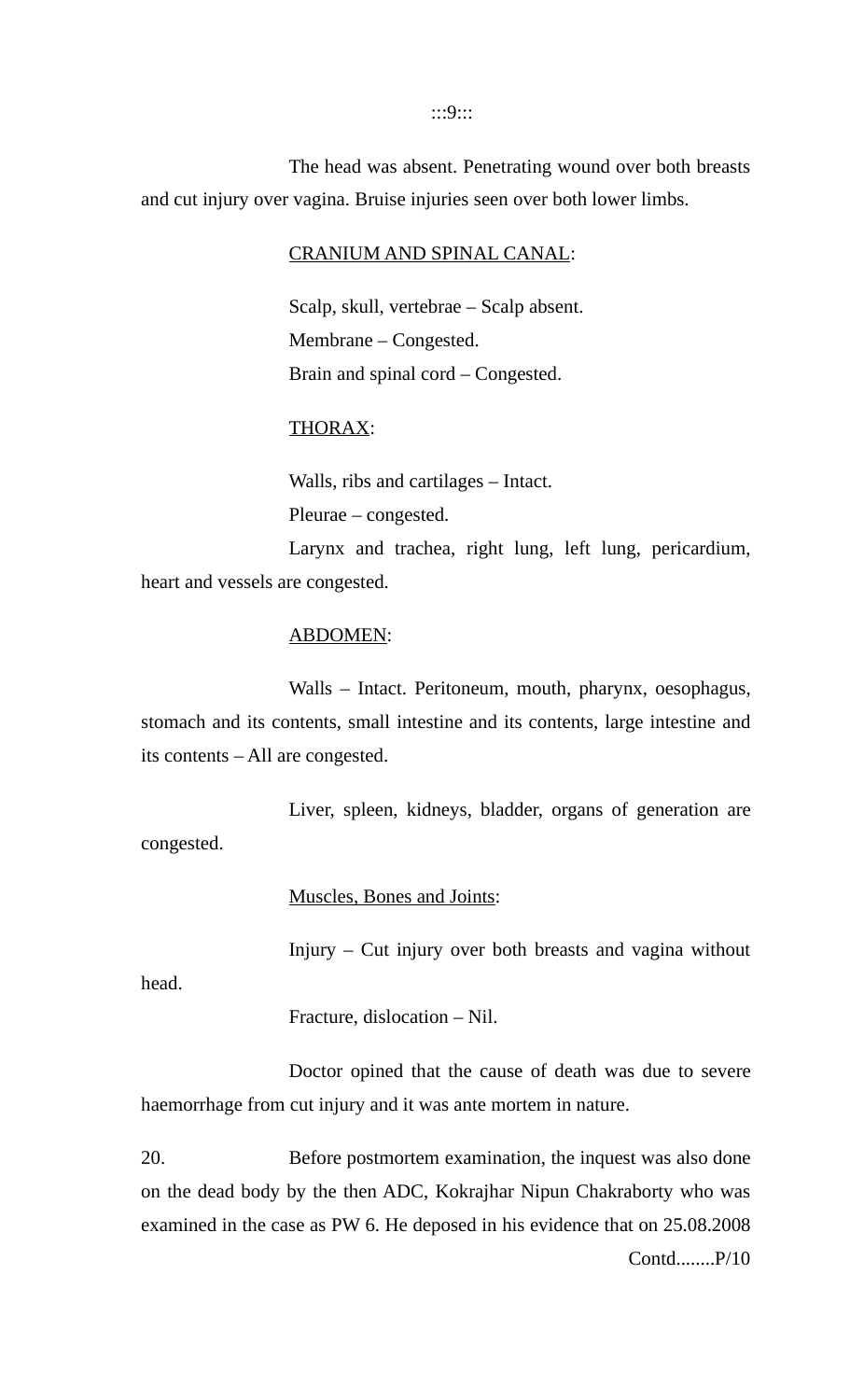he was posted at Kajalgaon (Chirang) as A.D.C., Chirang. On that day after receiving requisition from the Deputy Commissioner, Chirang, he went to Dakhin Kajalgaon for disinterment of dead body of Bijuli Narzary, W/O Khiren Brahma. The dead body was inside the pit. The dead body was identified by her mother Pramila Narzary, W/O Pravat Narzary. After pulling out from the ditch, the dead body was found swelling and she had not head at all. The body was intact except her head and breasts was injured. There were also some injury marks on vagina and cut marks on her breast. The body was lying on her arms. She was completely naked. From her body structure, it was appeared she was of 22/24 years old. The disinterment started at 1300 hours on  $25<sup>th</sup>$  August, 2008 near the tributary of Kujia in the village Dakhin Kajalgaon in presence of witnesses.

21. So, from the inquest report as well as from the medical report, it is seen that the dead body of the deceased Bijuli Narzary was found without head and the dead body was intact and was identified before the A.D.C., Chirang at the time of inquest by her mother Promila Narzary. Medical Officer also nowhere stated that the body was found decomposed at the time of examination. So, the plea taken by the accused that the dead body which was found in the Kujia river is not the body of Bijuli Narzary cannot be accepted.

22. Learned counsel for the accused contended that there is no direct evidence that the dead body that was found is that of Bijuli. The accused did not get the opportunity to see the dead body nor even the photographs were shown to him. In fact, there is no direct evidence established connecting the accused persons with the murder of Bijuli.

23. In support of his submission, learned counsel placed reliance on some case laws:-

(i) (2010) 6 SCC 525

(Niranjan Panja Vs. State of West Bengal)

(ii) AIR 2011 SC 2283

Contd........P/11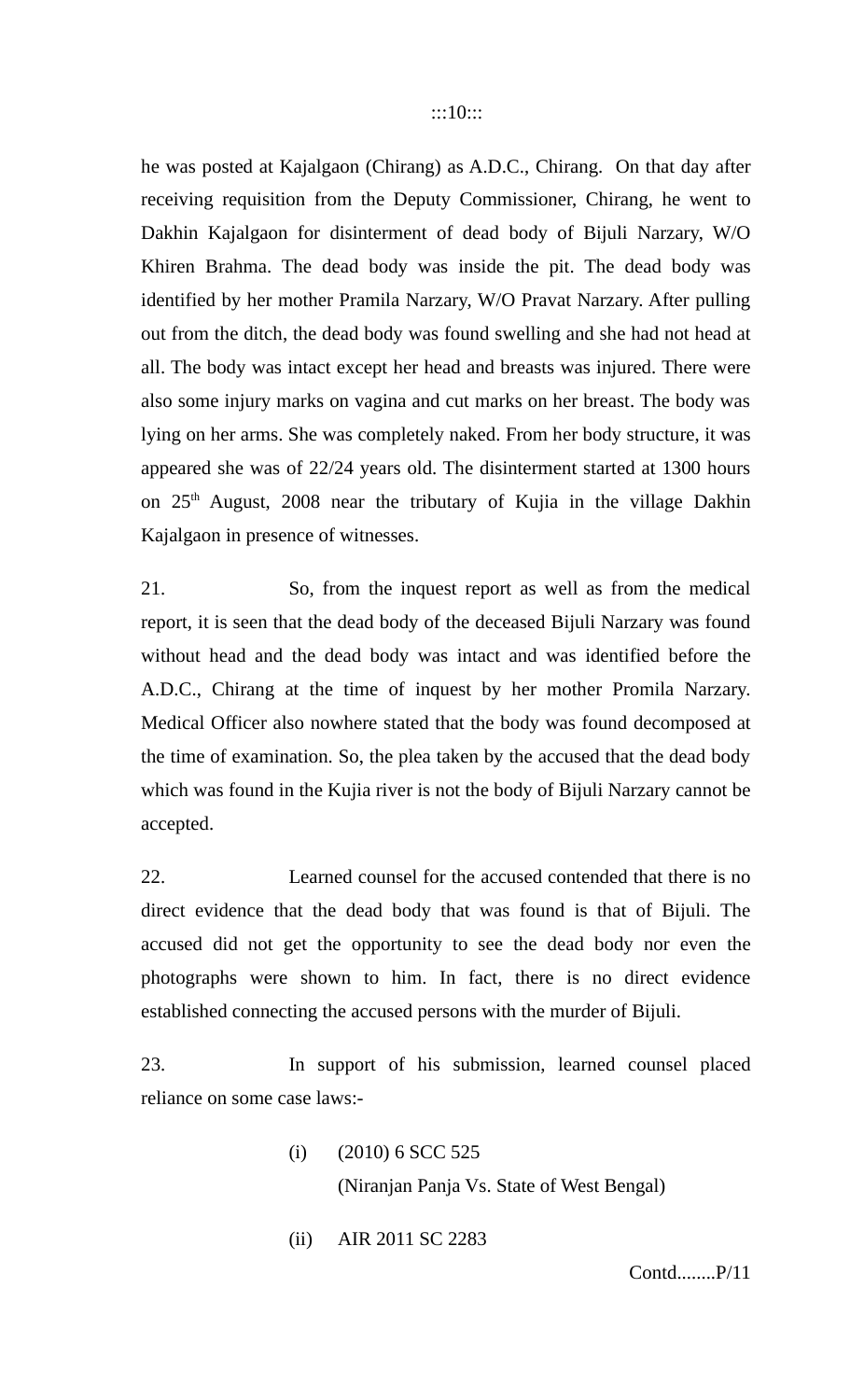## :::11:::

# (Sk. Yusuf Vs. State of West Bengal) (iii) 2012(1) GLT 611 (Nitya Kalita Vs. State of Assam)

(iv) 2013 (5) GLT 543 (Bikash Koiri Vs. State of Tripura)

24. On the other hand, learned Public Prosecutor contended that the motive as well as the commission of the offence by the accused has been established beyond all reasonable doubts by the prosecution. He has placed reliance on the oral evidence of the prosecution witnesses and also the medical evidence.

25. I have given my careful consideration to the material evidence available on record and heard the rival submissions advanced by the learned counsel of both sides.

26. From the medical evidence, the cause of death was due to severe haemorrhage from cut injury and it was ante mortem in nature. It transpires that the death is homicidal one. There was no submission on the part of the accused that the injury caused to the deceased was caused by any other person or she committed suicide. It was suggested that she was killed by Bodo militants.

27. The law on the circumstantial evidence is now well settled by the Apex Court in a number of judgments. In *Sharad Birdhichand Sarda v. State of Maharashtra (1984) 4 SCC 116*, the Apex Court has held that -

> "While dealing with circumstantial evidence, the onus was on the prosecution to prove that the chain is complete and the infirmity or lacuna in prosecution cannot be cured by false defence or plea."

28. In *Padala Veera Reddy v. State of Andhra Pradesh (1989 Supp (2) SCC 706)*, the Apex Court has laid down the following tests for consideration in a case of circumstantial evidence:

Contd........P/12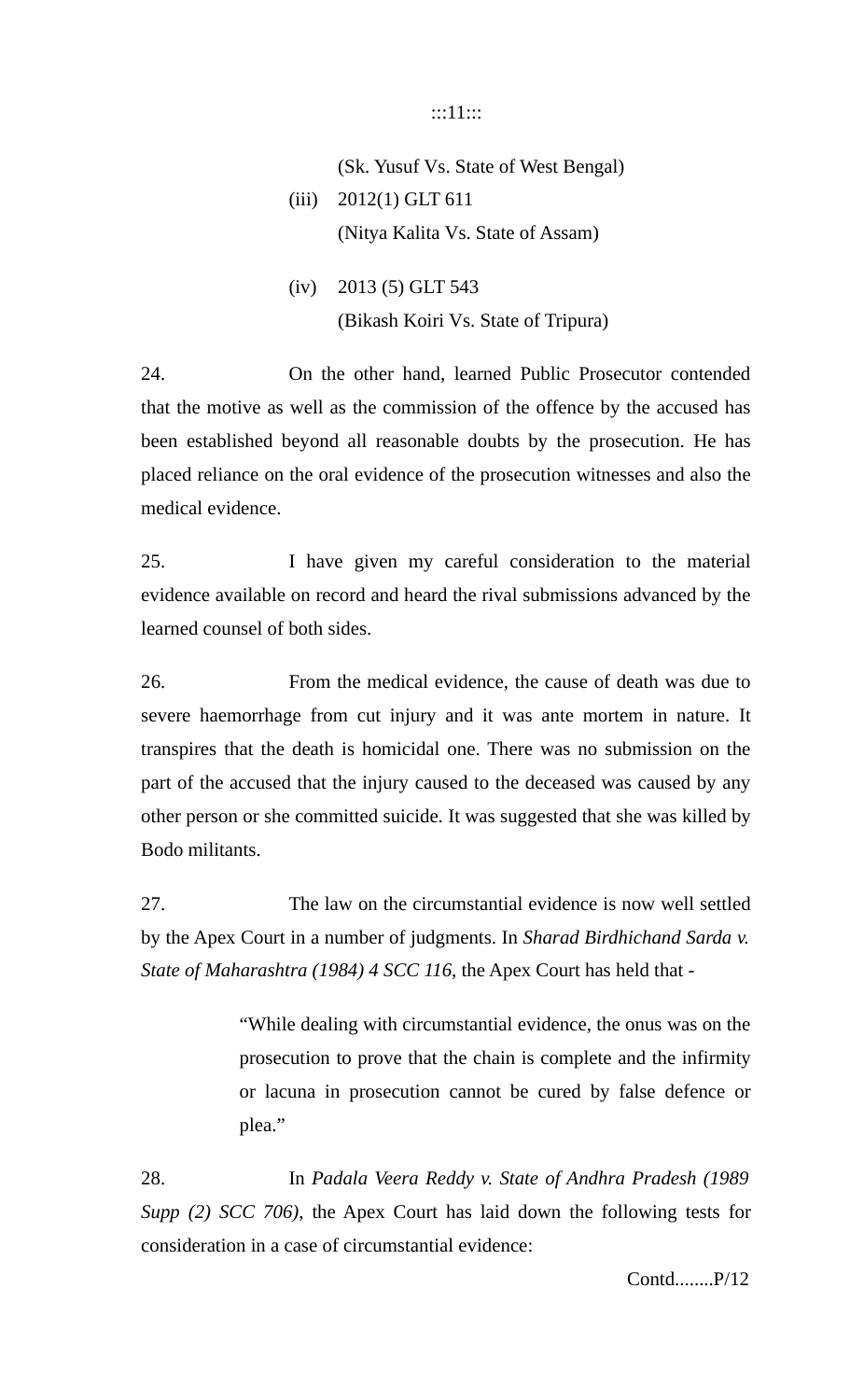### :::12:::

"(1) The circumstances from which an inference of guilt is sought to be drawn, must be cogently and firmly established;

(2) those circumstances should be of definite tendency unerringly pointing towards guilt of the accused;

(3) the circumstances, taken cumulatively, should form a chain so complete that there is no escape from the conclusion that within all human probability the crime was committed by the accused and none else; and

(4) the circumstantial evidence in order to sustain conviction must be complete and incapable of explanation of any other hypothesis than that of the guilt of the accused and such evidence should not only be consistent with the guilt of the accused but should be inconsistent with his innocence."

29. The above judgments were quoted with approval by the Apex Court in the judgment in *Manjunath Chennabasapa Mudali v. State of Karnataka (2007) 3 SCC (Crl.) 101*. That apart, the Apex Court has also held in *Sudama Pandey v. State of Bihar (2002 SCC (Crl.) 239* that the prosecution must establish its case without any missing link.

30. Keeping the above law laid down by the Apex Court in mind, we will have to analyse the circumstances put against the accused in the case in hand.

31. For every crime, there must be some motive and particularly when the case is based on circumstantial evidence, the motive aspects gets importance and the motive for the crime must be clearly established by the prosecution. Though there is no reference in the FIR as to the suspicion of fidelity of the deceased wife by the accused husband, PW 1 i.e. the informant Promila Narzary and CW 1 i.e. the father of the deceased have clearly deposed that there was frequent domestic quarrels between the accused Khiren and the deceased. He also used to torture his wife Bijuli both physically as well as mentally. He also demanded money from her and father of the deceased also paid Rs. 30,000/- cash to the accused. It also appears Contd........P/13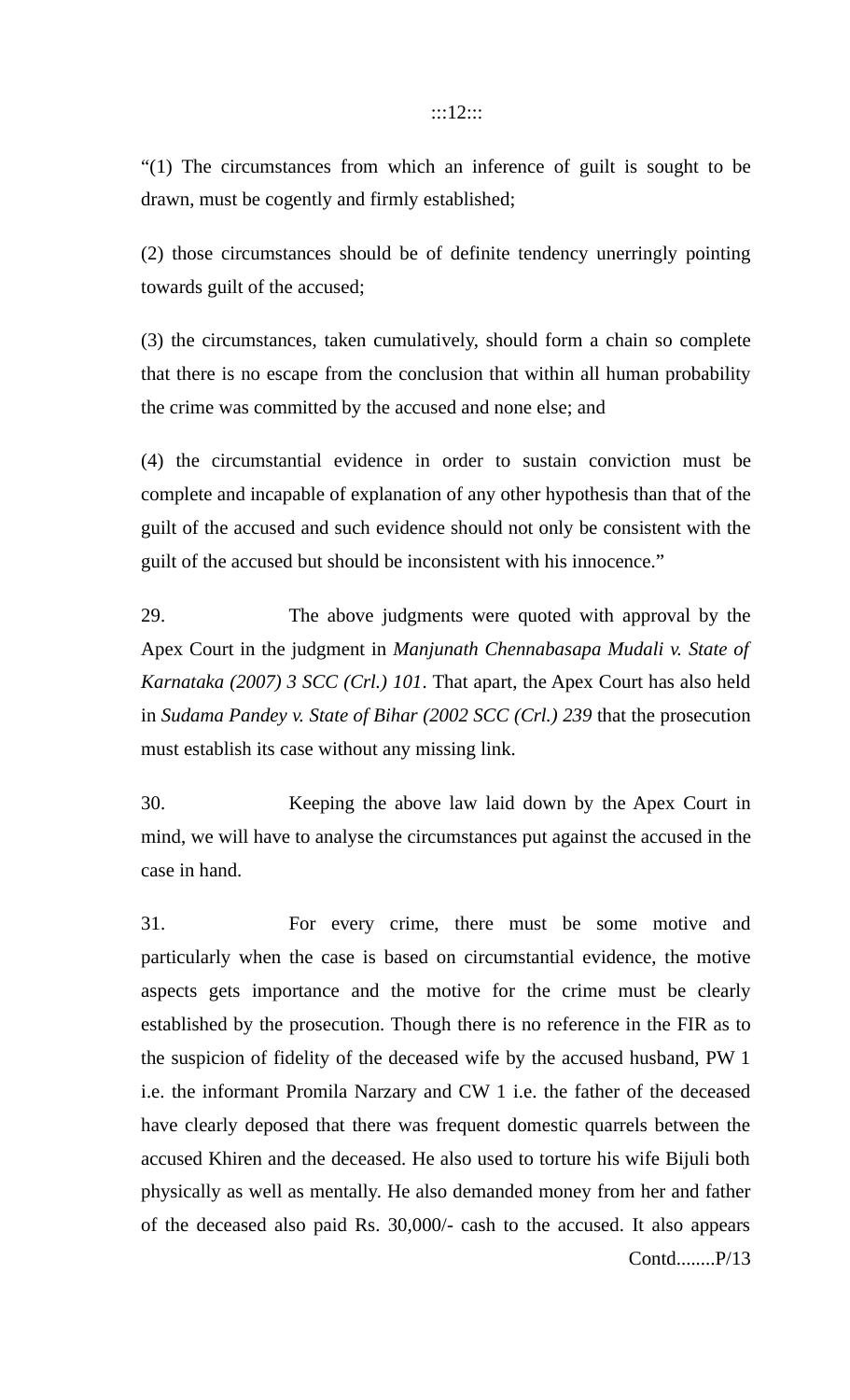from the evidence on record that deceased while visited the house of her parents also complained that the accused used to beat her. CW 1 i.e. father of the deceased also stated in his evidence that he came to know from his daughter that once the accused Khiren chased his wife i.e. Bijuli with a sword and he asked his daughter not to return back to the house of her husband. But she did not pay heed to his request. From the evidence of other witnesses i.e. CW 3, 4, 5 and 6, it reveals that the relation between the accused and the deceased were not cordial. It also appears from the evidence of the informant (PW 1) and other witnesses that after missing of the deceased from the house of the accused, they visited the house of the accused and when they asked accused Khiren about his wife, he replied that she went to visit his relatives' house and did not return back.

32. According to the accused, he is a driver by profession and he was not present at the time of incident in his house. But the accused has failed to produce any document or any oral evidence that he remained absent in his house during that period. But the witnesses i.e. CW 3, 4, 5 and 6 are independent witnesses. They deposed before the Court that after missing of Bijuli, they found the accused working in BRPL as Driver and he was doing his duty during that period. After recovery of the dead body of Bijuli, they found the accused Khiren Brahma in the gate of BRPL and on being asked, he confessed his guilt before them.

33. It is well settled law that mere explanation is not sufficient and it must be proved by preponderance of probabilities by leading evidence. Therefore, the defence of alibi has not been proved by the accused as the prosecution witnesses speak about the presence of the accused in his house at the time of occurrence. Further the accused did not make any attempt to examine any witness to support the defence of alibi except offering an explanation. Therefore, the explanation offered by the accused is found to be wrong, as the burden is still heavy on the accused to prove that he was not involved in the offence.

34. In the case of *Trimukh Maroti Kirkan v. State of* Contd........P/14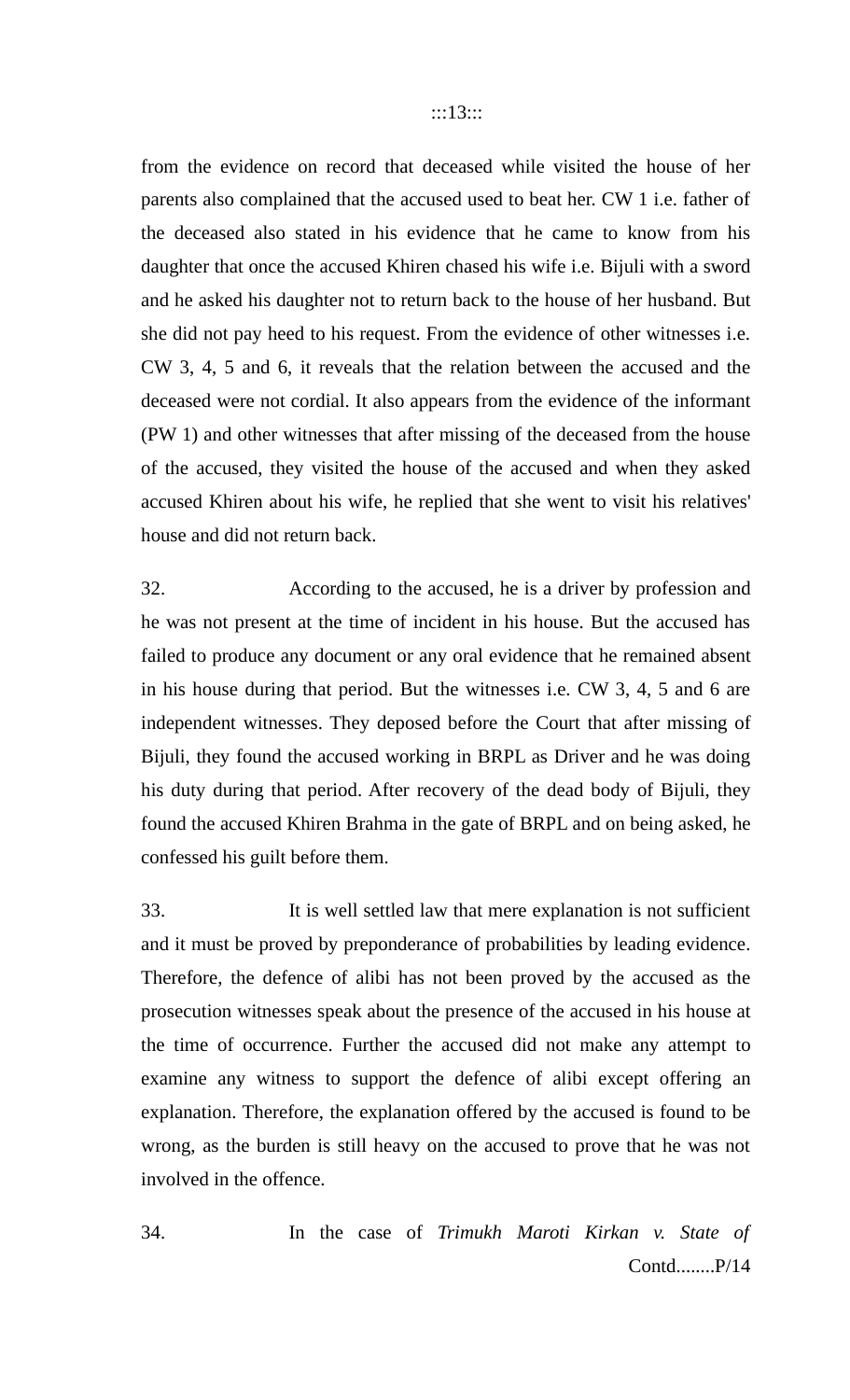*Maharashtra [(2007) 1 SCC (Crl.) 80]*, wherein it has been held by the Supreme Court that -

> "If the accused fails to offer any cogent explanation or offers an explanation which is untrue, then it can be treated as an additional link in the chain of circumstances against the accused to make it complete."

35. Again in State of *Rajasthan v. Kashi Ram [(2007) 1 SCC (Crl.) 688]*, the Supreme Court has held that -

> "Failure of the accused to give satisfactory explanation to an incriminating circumstance which was within his special knowledge amounts to failure to discharge the onus which lies on the accused and that itself provides an additional link in the chain of circumstances proved against the accused."

36. It is an admitted fact that the deceased victim Bijuli Narzary was missing from the house of the accused Khiren Brahma. After recovery of the dead body of the victim in Kujiya river, PW 1 i.e. mother of the deceased identified the body as that of her daughter Bijuli. In such circumstances it is for the accused to explain as to how the victim was missing from his house and her dead body was found floating in Kujiya river. Ordinarily, if the wife was found missing, the husband usually searched for her. In this case, the husband did not take any effort to search his wife or file a missing report in the concerned P.S.. Therefore, it is for the husband to offer explanation as to how the dead body of his wife was found in the Kujiya river. Lack of such explanation on the part of the accused itself would be a circumstantial evidence against him. Since no explanation being offered in this regard, it is a strong circumstance against the accused by drawing adverse inference against him and in favour of the prosecution case. Therefore, the total denial of the accused of his involvement in the commission of offence is not acceptable.

37. The learned counsel for the accused has vehemently Contd........P/15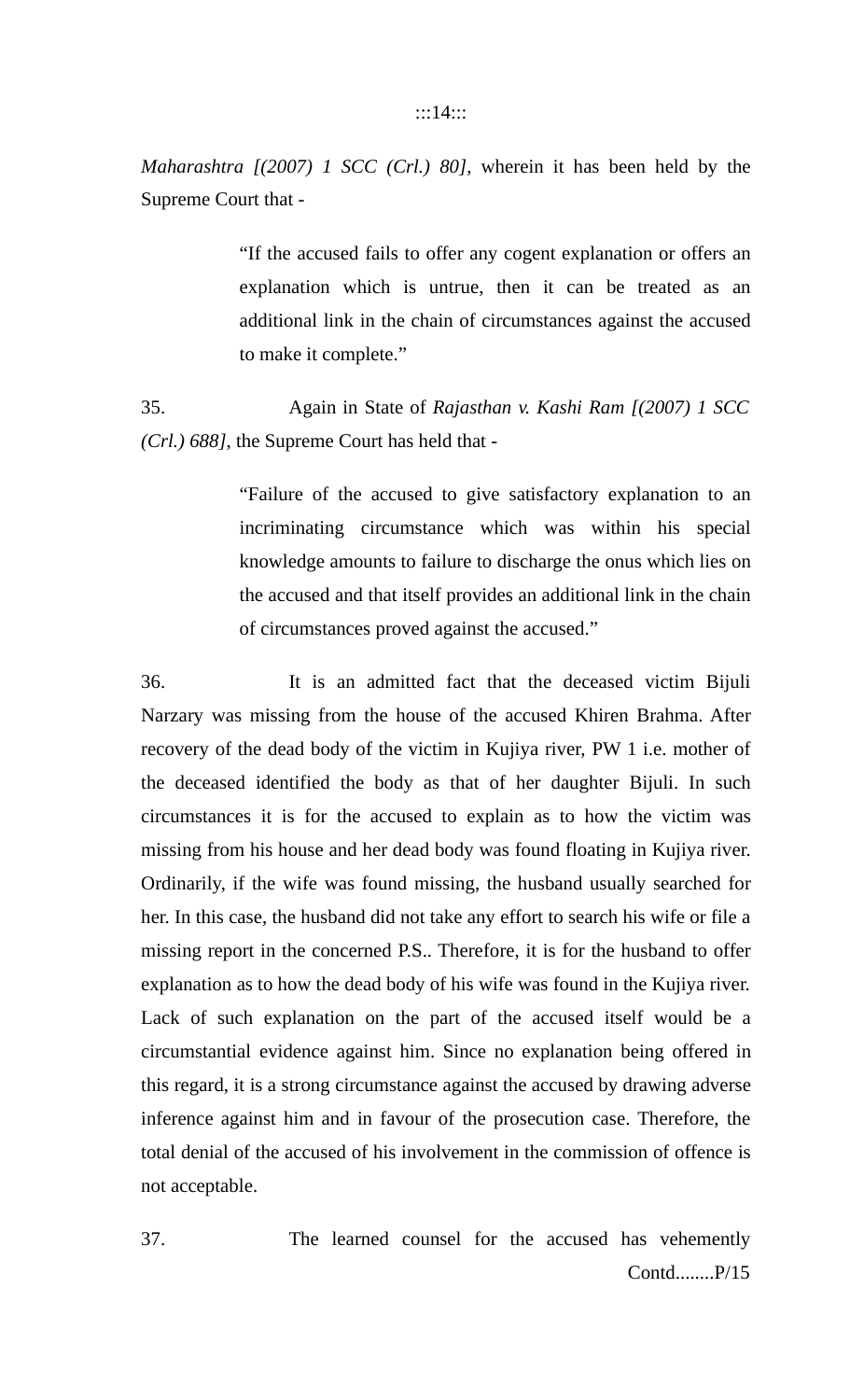argued that the witnesses who were examined by the prosecution as Court witnesses were never examined during the investigation by the police and their examination on the later stage is seriously prejudiced the accused for he was not able to confront the witnesses with their earlier statements recorded, since there were no earlier statements. It has been submitted that the provisions of Section 162 CrPC which grant the right to the accused to confront the witnesses with their earlier statements made under Section 161 CrPC is a valuable right. As such, the evidence of the Court witnesses cannot be taken into consideration in the case.

38. It is seen from the record that after examination of the Investigating Officer, learned P.P. has filed a petition stating that some important witnesses were left out by the Investigating Officer for recording their statements U/S 161 CrPC and their evidence are required for just decision of the case. After hearing both sides, the prayer of the learned P.P. was allowed and accordingly, summons were issued to the witnesses. At that time, learned counsel for the accused did not make any objection for examination of such witnesses as Court witness.

39. In the case of *Dharampal v. State, 1974 JK LR 314*, it was held that:-

> "The prosecution is not debarred from producing any witness or document at the inquiry or trial even if such document or witness is not mentioned in the list of witnesses and documents filed with the report under Section 173 CrPC provided that the additional document or witness is relevant and provided, further that a copy of the document or of the statement of the witness, if recorded by the police, is made available to the accused."

40. In another case, which came up for consideration in Calcutta High Court in *State v. Jagadish Pandey* and therein it was held as follows:-

> "Under Section 173(4) the prosecution is not prevented from Contd........P/16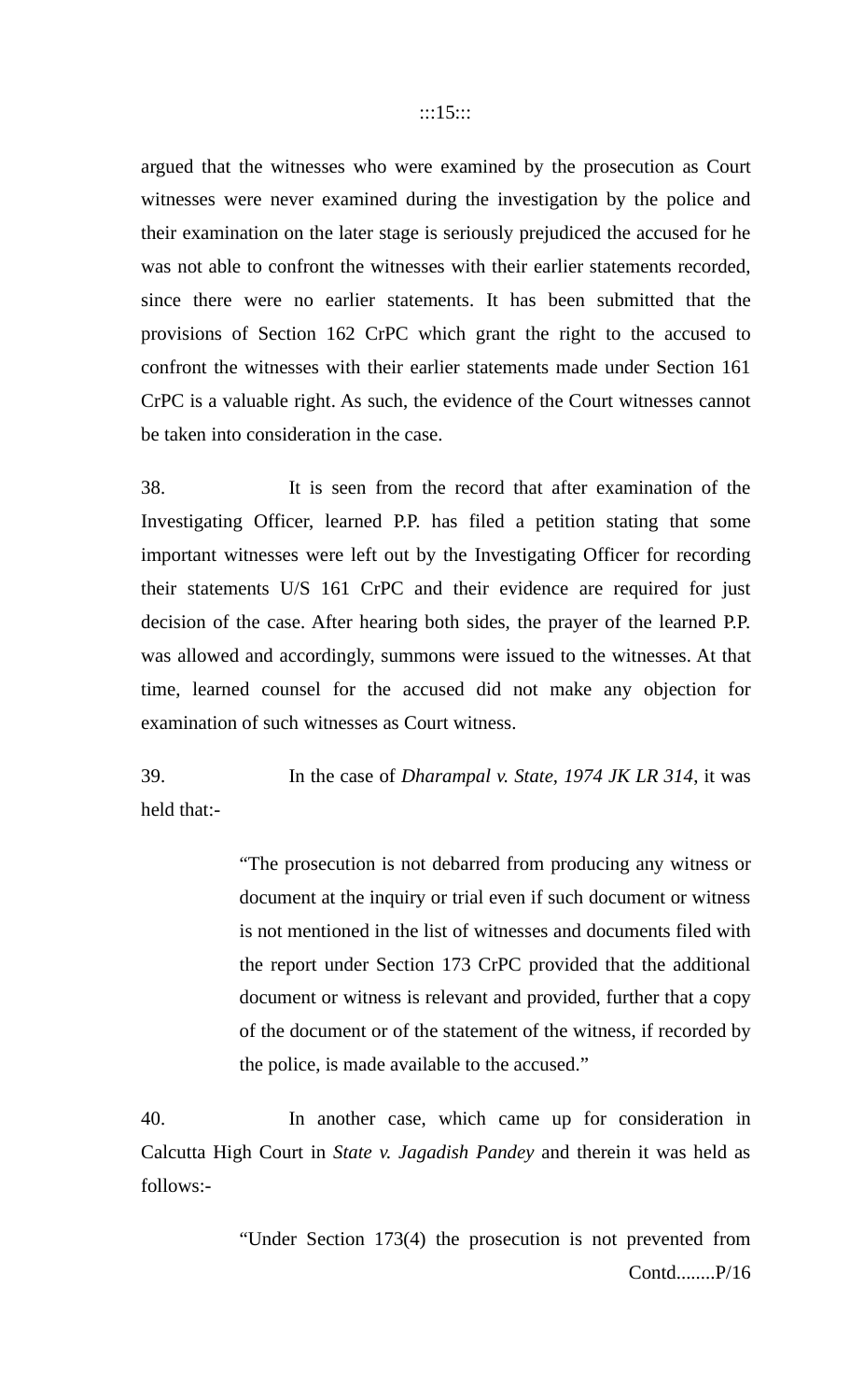calling any witness at the trial who has not been examined by the police or whose statement has not been recorded by them under Section 161 CrPC of the Code, it was not the intention of the legislature to shut out relevant evidence by enacting Sub-section (4) of Section 173 of the Code. The purpose might have been to benefit the accused by giving him in advance, copies of the documents and statements referred to in the sub-section; but that could not possibly have the effect of preventing the prosecution from calling other competent evidence at the trial..."

41. In the case of *State v. Baikunthanath Mohanta AIR 1960 Cri 150*, wherein it was held that:-

> "The provisions of Section 173(4) CrPC are only directory and even after the commencement of the trial, the prosecution may prove additional documents in usual way, provided the accused gets a full opportunity to cross-examine the prosecution witnesses in the light of those documents."

42. In the case of *State v. Mohd. Sultan Sheikh (1977 CriLJ 1109)*, it was reproduced that:-

> "The view expressed by the Calcutta High Court in AIR 1958 Cal 311 appears to be the correct view. It has been clearly laid down in the said authority that the prosecution is not debarred from examining a witness whose evidence is relevant even if he was not examined by the police during the investigation."

43. In the light of the aforesaid legal proposition, it can be said that the question raised by the learned counsel for the accused has no basis.

44. Another contention argued by learned counsel for the accused is that the extra-judicial confession is a very weak piece of evidence and should not have been made basis for conviction. If the extra-judicial confession is accepted to be correct for the sake of argument, case under Contd........P/17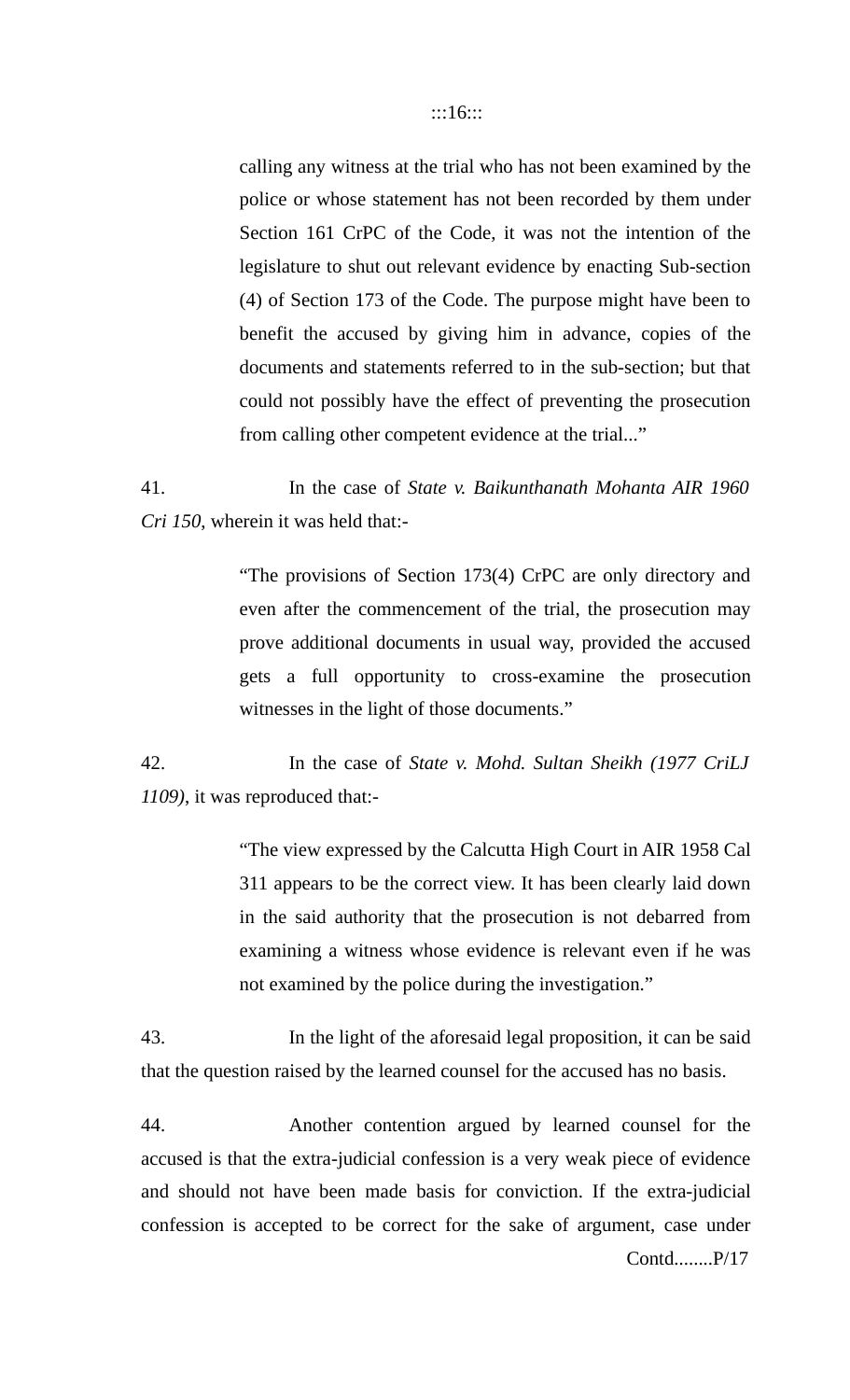:::17:::

Section 302 IPC is not made out.

45. In support of his submission, learned counsel cited some case laws -

- (i) 2011 (3) Gauhati Law Journal 469 (Ram Singh Das v. State of Assam)
- (ii) 2012 (1) GLT 708 (Suresh Rajbongshi & Anr. v. State of Assam)

46. The question regarding claim of extra-judicial confession, though it is not necessary that the witness should speak the exact words but there cannot be vital and material difference. While dealing with a stand of extra-judicial confession, Court has to satisfy itself that the same was voluntary and without any coercion and undue influence. Extra judicial confession can form the basis of conviction if persons before whom it is stated to be made appear to be unbiased and not even remotely inimical to the accused. Where there is material to show animosity, Court has to proceed cautiously and find out whether confession just like any other evidence depends on veracity of witness to whom it is made. It is not invariable that the Court should not accept such evidence if actual words as claimed to have been spoken are not reproduced and the substance is given. It will depend on circumstance of the case. If substance itself is sufficient to prove culpability and there is no ambiguity about import of the statement made by the accused, evidence can be acted upon even though substance and not actual words have been stated. Human mind is not a tape recorder which records what has been spoken word by word. The witness should be able to say as nearly as possible actual words spoken by the accused. That would rule out possibility of erroneous interpretation of any ambiguous statement. If word by word repetition of statement of the case is insisted upon, more often than not evidentiary value of extra judicial confession has to be thrown out as unreliable and not useful. That cannot be a requirement in law. There can be some persons who have a good memory and may be able to repose exact words and there may be many who are possessed of normal memory and do Contd........P/18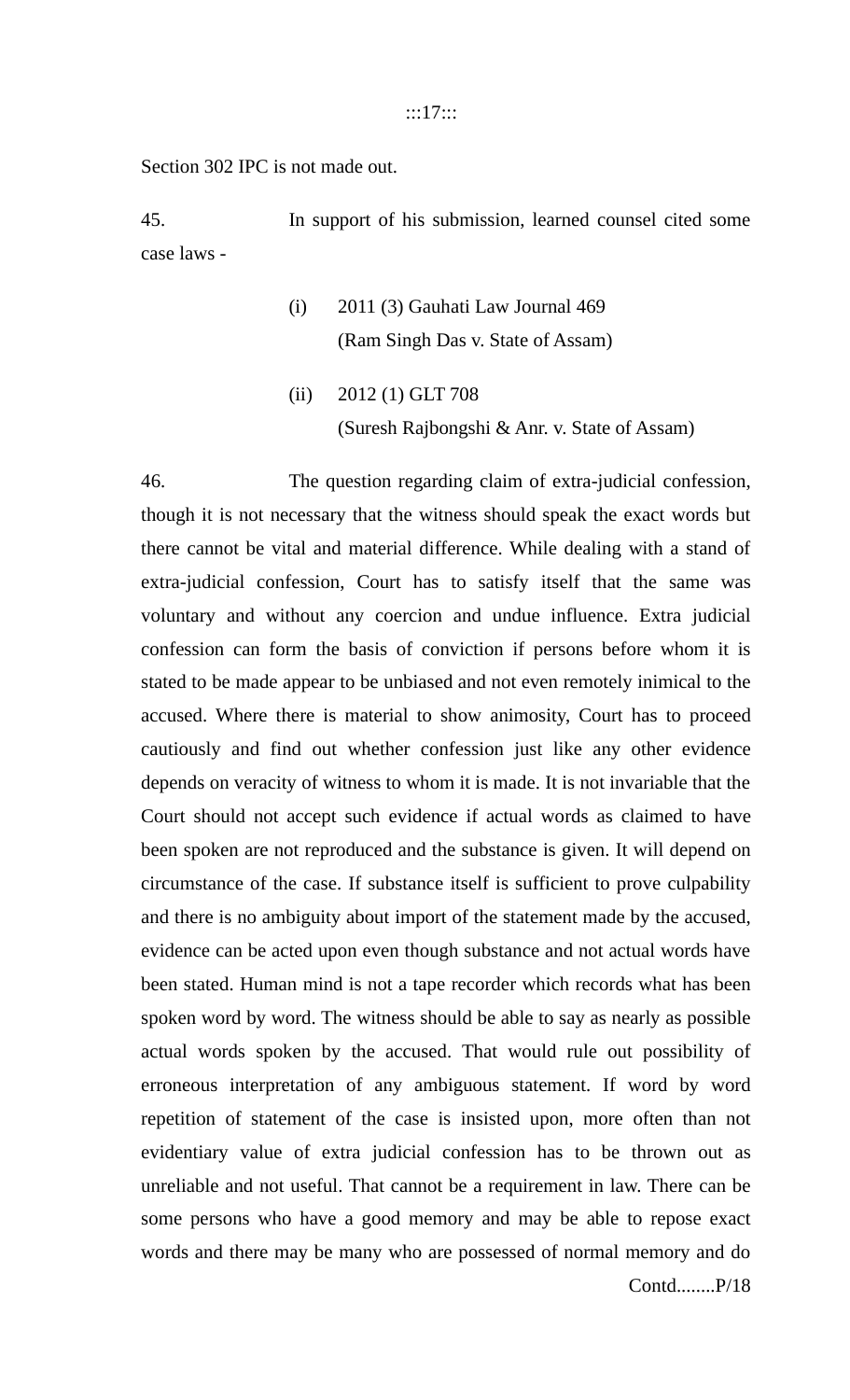so. It is for the Court to judge credibility of the witness's capacity and thereafter to decide whether his or her evidence has to be accepted or not. If Court believes witnesses before whom confession is made and is satisfied that confession was voluntary basing on such evidence, conviction can be founded.

47. The expression 'confession' is not defined in the Evidence Act. 'Confession' is a statement made by an accused which must either admit in terms the offence, or at any rate substantially all the facts which constitute the offence. The dictionary meaning of the word 'statement' is "act of stating; that which is stated; a formal account, declaration of facts etc." The word 'statement' includes both oral and written statement. Communication to another is not however an essential component to constitute a 'statement'. This very question came up for consideration before the Hon'ble Supreme Court in *Sahoo v. State of Uttar Pradesh (AIR 1966 SC 40)*. In the said case, it was observed that communication is not a necessary ingredient to constitute confession. Admissions and confessions are exceptions to the hearsay rule. The Evidence Act places them in the category or relevant evidence presumably on the ground that as they are declarations against the interest of the person making them, they are probably true. The probative value of an admission or a confession goes not to depend upon its communication to another, though, just like any other piece of evidence, it can be admitted in evidence only on proof. This proof in the case of oral admission or confession can be offered only by the witnesses who heard the admission or confession.

48. In the case of *Suresh Rajbongshi & Anr. v. State of Assam*, it was held that the said statement recorded by the Investigating Officer is hit by Section 25 of the Evidence Act. Section 25 of the Evidence Act provides that no confession made to a police officer shall be proved against the person accused of any offence. In the other case i.e. *Ram Singh Das v. State of Assam*, the accused had categorically stated that he had made the alleged confession due to beating by the police. But herein this case, accused Khiren Brahma, made the extra judicial confession before the witnesses who are known to him, not to the strangers. Though he denied making of any Contd........P/19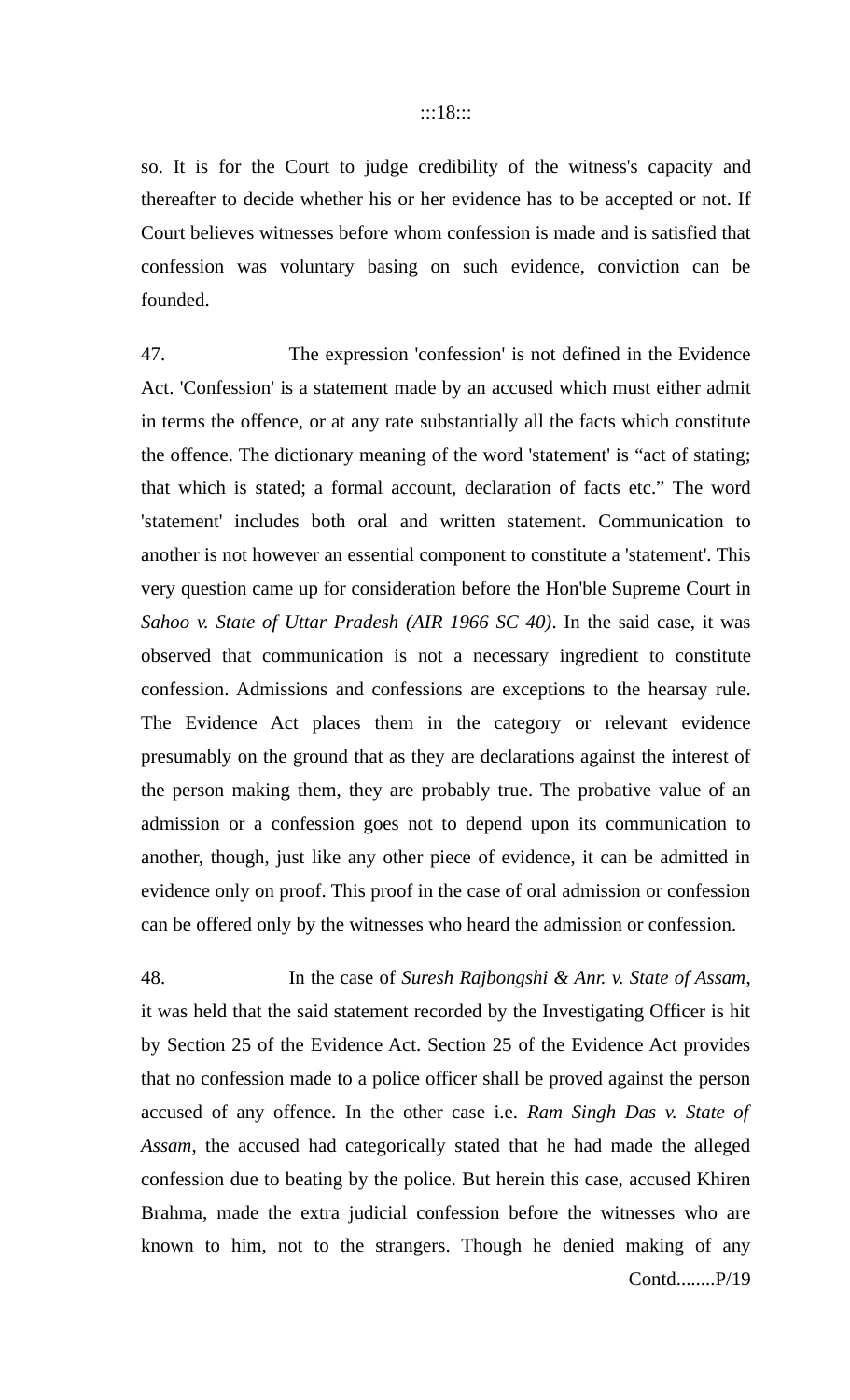confession while his statement was recorded U/S 313 CrPC, but the witnesses i.e. CW 3, 4, 5, 6 & 7, who are no way related to the victim or her family members clearly stated that after recovery of the dead body of Bijuli they went out in search of the accused Khiren. He was found in his working place at BRPL. On being asked, accused Khiren Brahma confessed that he killed his wife and threw her dead body in the Kujiya river. So, the extra judicial confession made before the villagers is believable and can be taken into consideration

49. Learned counsel for the accused has been urged that the delay in lodging the FIR and thereafter further delay in forwarding the same to the Magistrate concerned would lead to the conclusion that FIR has been recorded much later than one as shown in the document and as such, very genesis of the prosecution case belies and cannot be relied upon to convict the accused.

50. It appears from the record that the informant Promila Narzary, who is the mother of the deceased lodged ejahar on 24.08.2008 which was produced before the Magistrate on the next day i.e. on 25.08.2008. The dead body of deceased was recovered on 22.08.2008 from Kujiya river. It is true that there was one day delay for filing of the ejahar but the mental condition of the parents of the deceased and her family members also can be taken into consideration.

51. There cannot be any manner of doubt that Section 157 of CrPC requires sending of an FIR to the Magistrate forthwith which reaches promptly and without undue delay. The reason is obvious to avoid any possibility of improvement in the prosecution story and also to enable the Magistrate to have a watch on the progress of the investigation. At the same time, this lacuna on the part of the prosecution would not be sole basis for throwing out the entire prosecution case being fabricated if the prosecution had produced the reliable evidence to prove the guilt of the accused persons. The provisions of Section 157 CrPC are for the purpose of having a fair trial without there being any chance of fabrication or introduction of the fact at Contd........P/20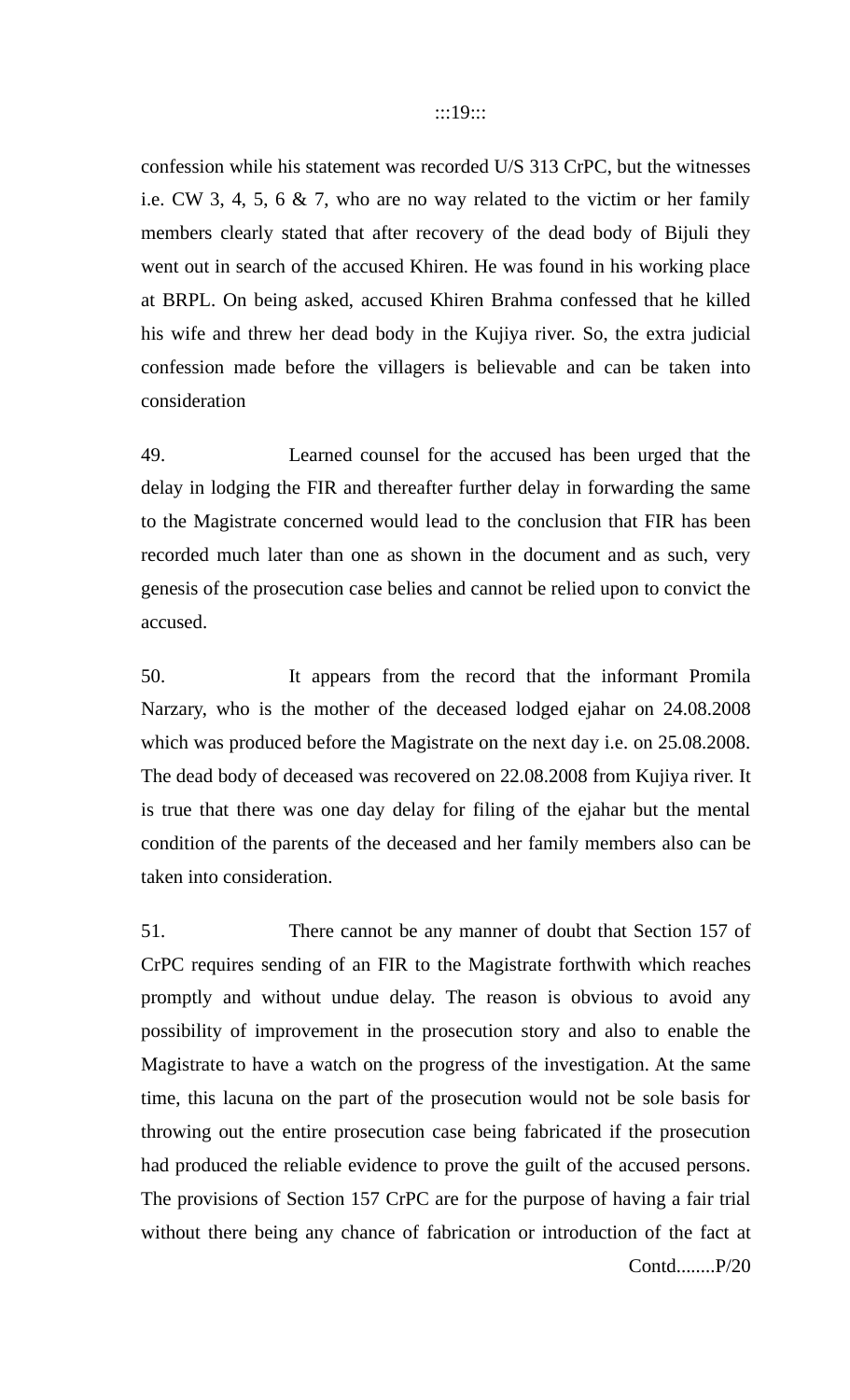### :::20:::

subsequent stage of investigation. It is not permitted by any law that simply because there is delay in lodging the FIR or sending it to the Magistrate forthwith, the entire case of the prosecution has to be discarded.

52. After going through the material on record, I am of the view that the prosecution has led reliable evidence which is not dislodged by delay in recording of the FIR and delay in sending the same to the Magistrate in the facts and circumstances of the case. At best it can be taken to be an infirmity in investigation.

53. In view of the above discussion, I am of the opinion that the prosecution has considerably proved the case against the accused Khirendra Brahma U/S 302/201 IPC beyond all reasonable doubt. Hence, he is convicted thereunder. The case against the other accused Kumar Brahma and Puina Basumatary is not proved beyond reasonable doubt. Hence, they are acquitted.

54. The accused Khirendra Brahma is heard on the point of sentence. He has submitted before the Court that his family consists of his age old mother and brother who is unemployed. He is maintaining them by doing job here and there. If he is sent to Jail, they will face great hardship.

55. Learned counsel for the accused also submitted that this case does not fall in the category of rarest of rare cases. As such, prayed for leniency.

56. It is settled law that sentence of death should be reserved for rarest of rare cases where the sentence of imprisonment for life would be inadequate. In each case for finding out whether it is a rarest of rare cases, the Court has to balance the gravity and mitigating circumstances. Referring to the facts of this case, though this is a gruesome act on the part of the accused severed the head of the victim from the body but it would be difficult to term it as "rarest of rare cases". It cannot be said that he would be a menace to the society. There is no reason to believe that he cannot be reformed or rehabilitated and he is likely to continue criminal acts or violence as would Contd........P/21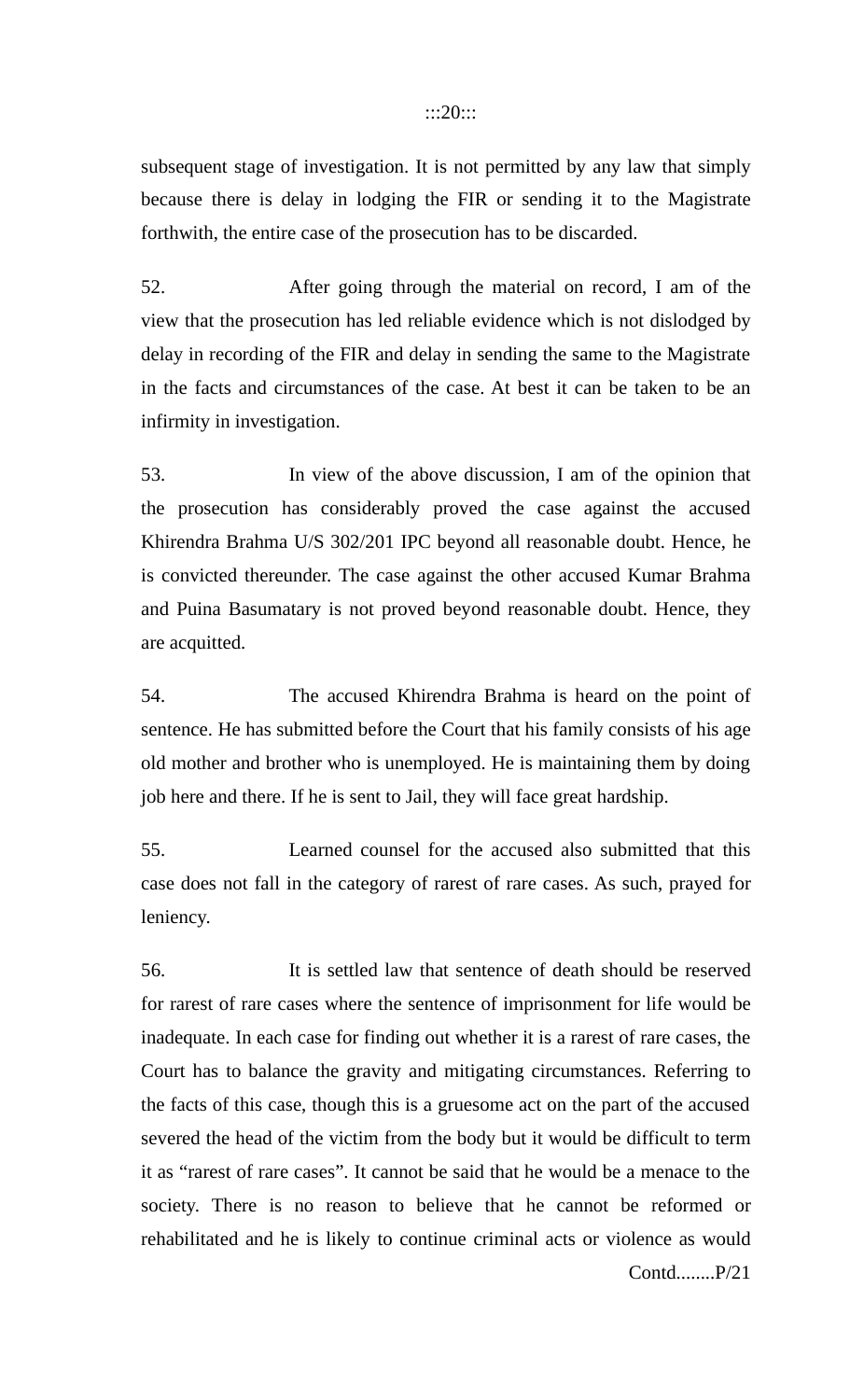### :::21:::

constitute a continuing threat to the society. He was working as driver in BRPL, Dhaligaon at the relevant time having no criminal antecedent. As such, sentence of imprisonment for life would meet the ends of justice.

## **O R D E R**

I convict the accused Khirendra Brahma U/S 302/201 IPC and sentence him to R.I. for life and also to pay a fine of Rs. 2,000/- i/d, R.I. for one year U/S 302 IPC and also R.I. for two years and also to pay a fine of Rs. 1,000/- i/d, R.I. for six months for the offence U/S 201 IPC.

Both the sentence shall run concurrently.

The period which he detained in custody shall be set off from the period of imprisonment imposed on him.

The case against the other accused Kumar Brahma and Puina Basumatary is not proved beyond reasonable doubt. Hence, they are acquitted.

Let a free copy of the Judgment and Order be furnished to the accused-convict free of cost.

Copy of order be sent to the Deputy Commissioner, Bongaigaon as per provision U/S 365 CrPC.

LCR be transmitted back to the learned court below with a copy of this judgment and order.

Given under my hand and the seal of the court on this *3 rd* day of *September, 2014.*

*Dictated and corrected by me,*

 *( M. Nandi ) Sessions Judge, Bongaigaon.*

 *( M. Nandi ) Sessions Judge, Bongaigaon.*